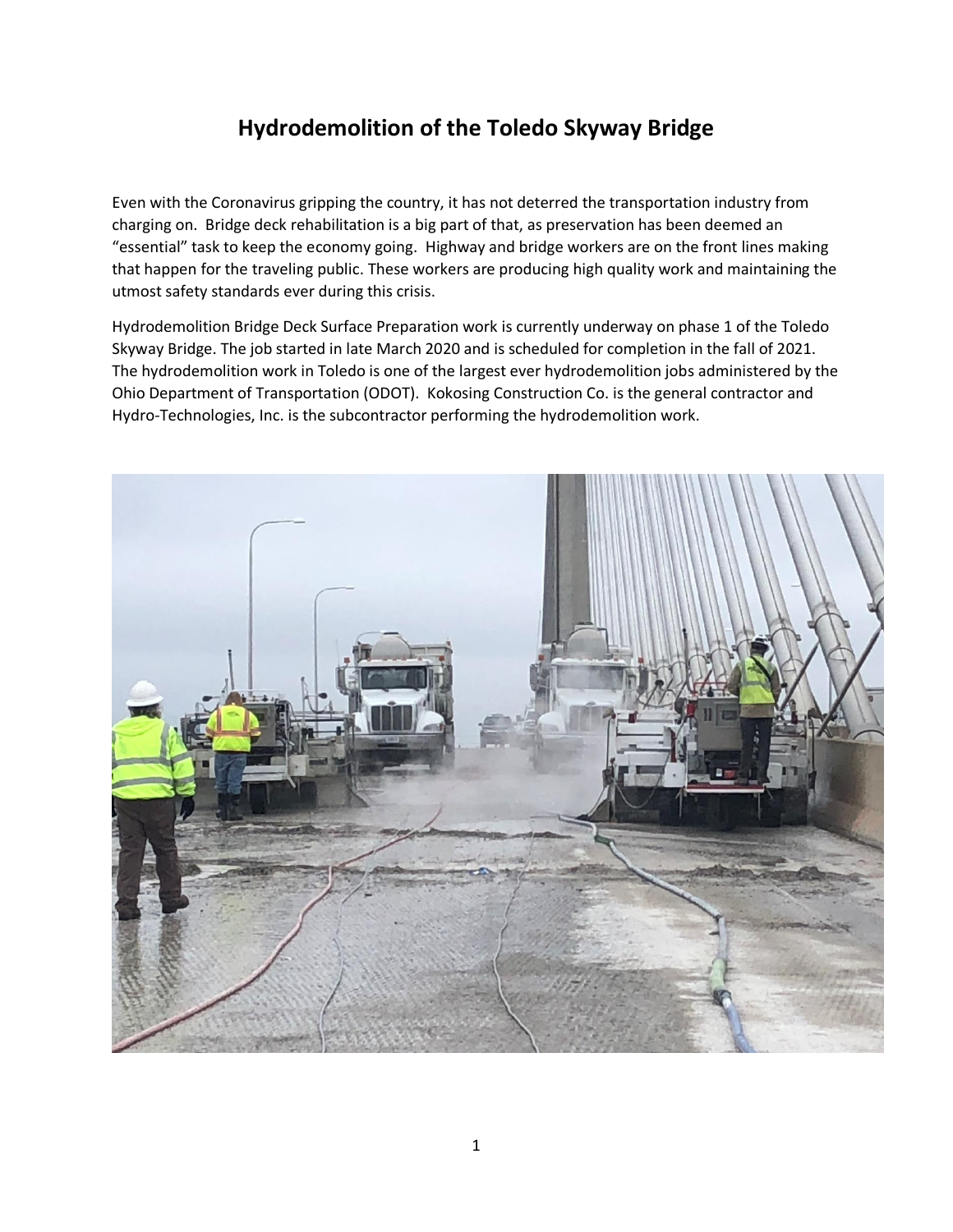The work includes a combination of surface milling and 3/4" Fast Track Hydrodemolition to prepare the deck surface for a new 1-3/4" concrete inlay. The total surface area of hydrodemolition and concrete inlay is 137,000 square yards. Hydro-Technologies, Inc. is utilizing two hydrodemolition robots in order to minimize the work shifts on the tightly scheduled project.